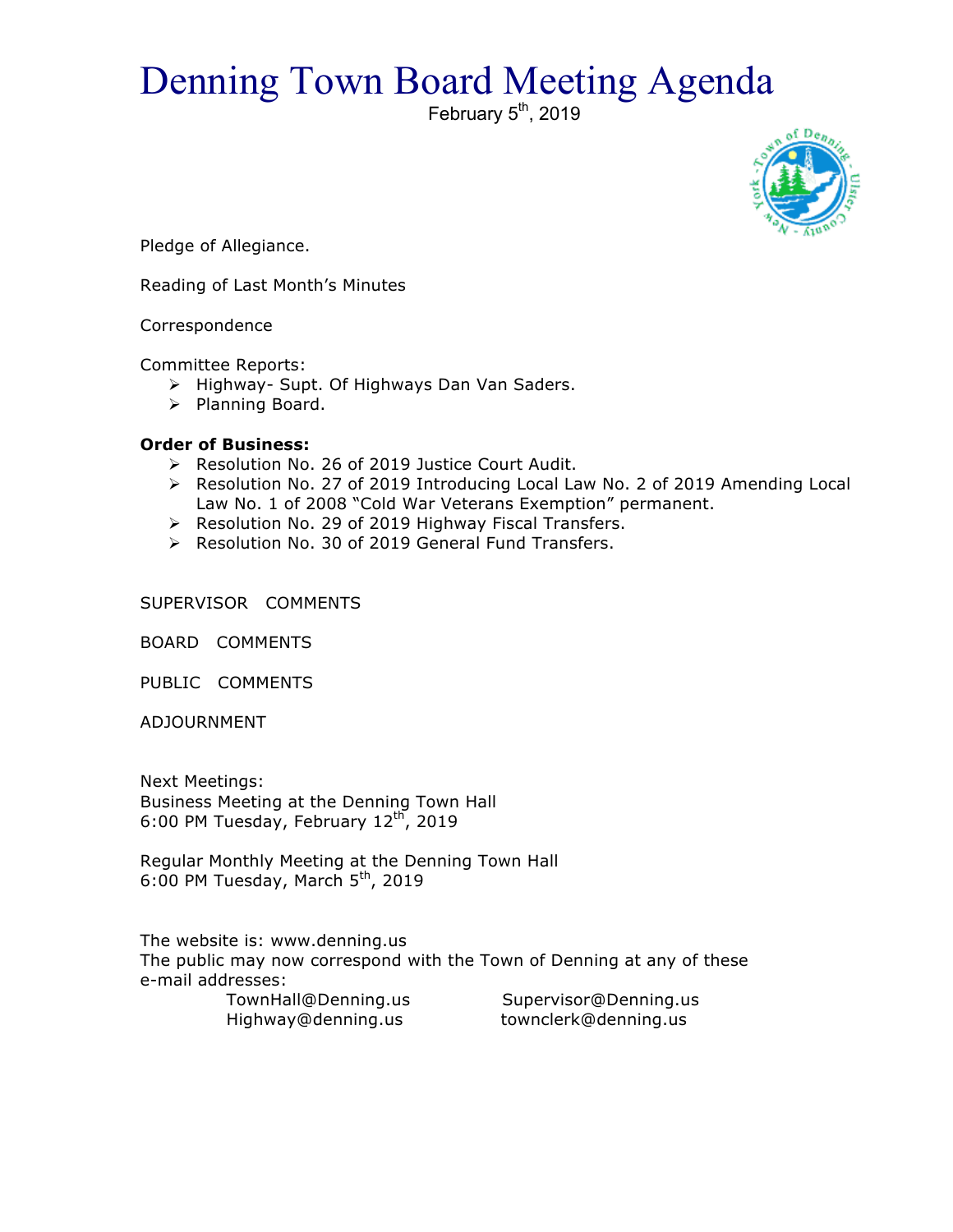Denning Town Board Meeting February  $5<sup>th</sup>$ , 2019 Resolution No. 26 of 2019

**WHEREAS** section 2019-a of the Uniform Justice Court Act requires that town and village justices annually provide their court records and dockets to their respective town auditing boards or appointed auditor and,

**WHEREAS** such records were provided and audited by the Town of Denning Auditor on Thursday, January 17th, 2019, and

**WHEREAS**, the Town of Denning Town Board, has **HEREBY** reviewed and accepts the audit results submitted by the Auditor, for the year 2018.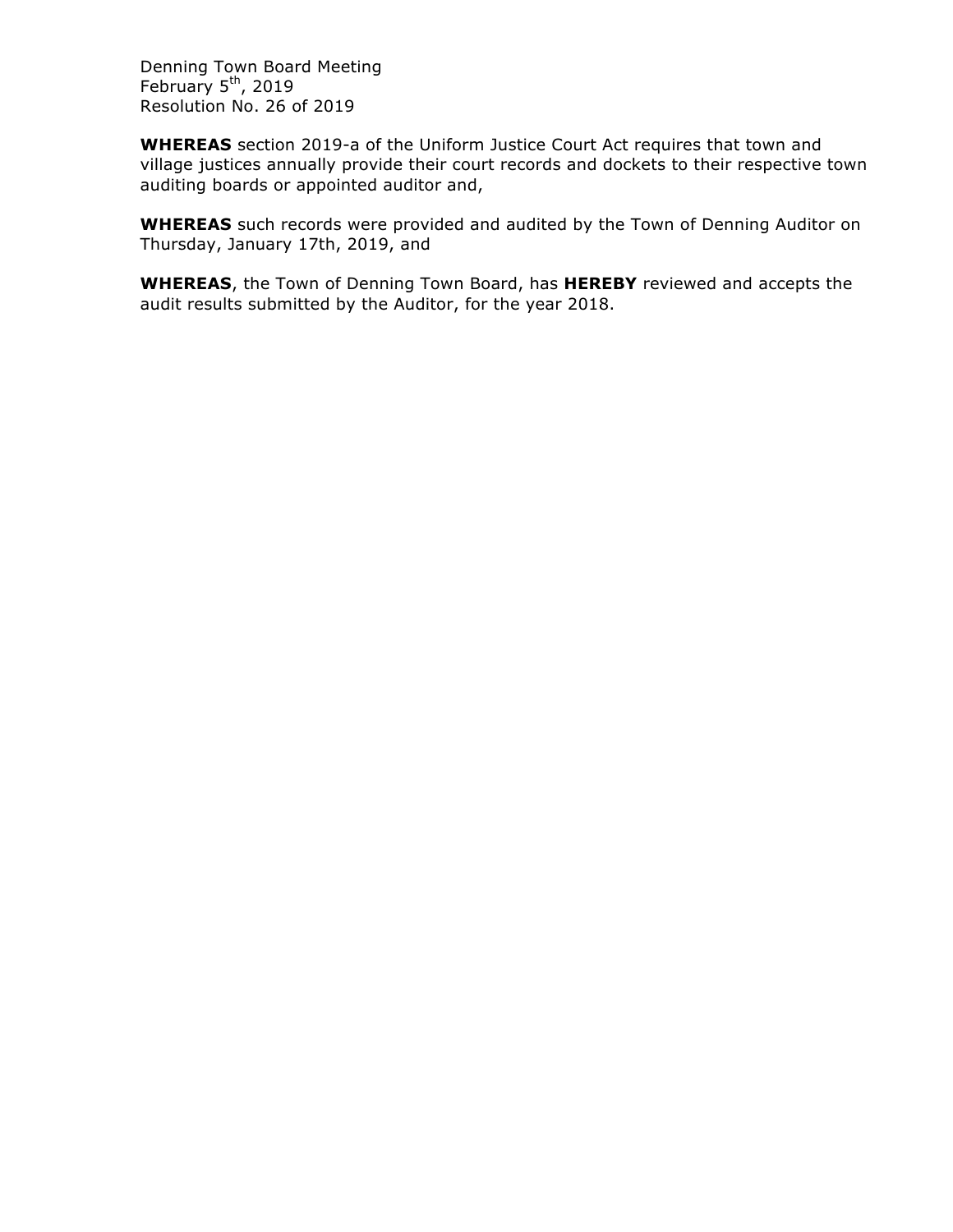Denning Town Board Meeting February 5<sup>th</sup>, 2019 Resolution No. 27 of 2019

**WHEREAS** the Town of Denning passed a local law in 2008 Titled: Cold War Veterans Exemption and

**WHEREAS** the Supervisor of the Town of Denning has been informed by the County of Ulster and the Assessor for the Town of Denning the law will expire and

**WHEREAS** the original intent of the law was for it to be a permanent exemption.

**NOW THEREFORE BE IT RESOLVED** that the Town of Denning Town Board **HEREBY** sets Tuesday, February  $12<sup>th</sup>$ , 2019 as the public hearing date for the Amended Law to make Said exemption permanent. Scheduled to begin at 6 pm prior to the regularly scheduled meeting. At said time any and all interested person(s) will be heard either for or against.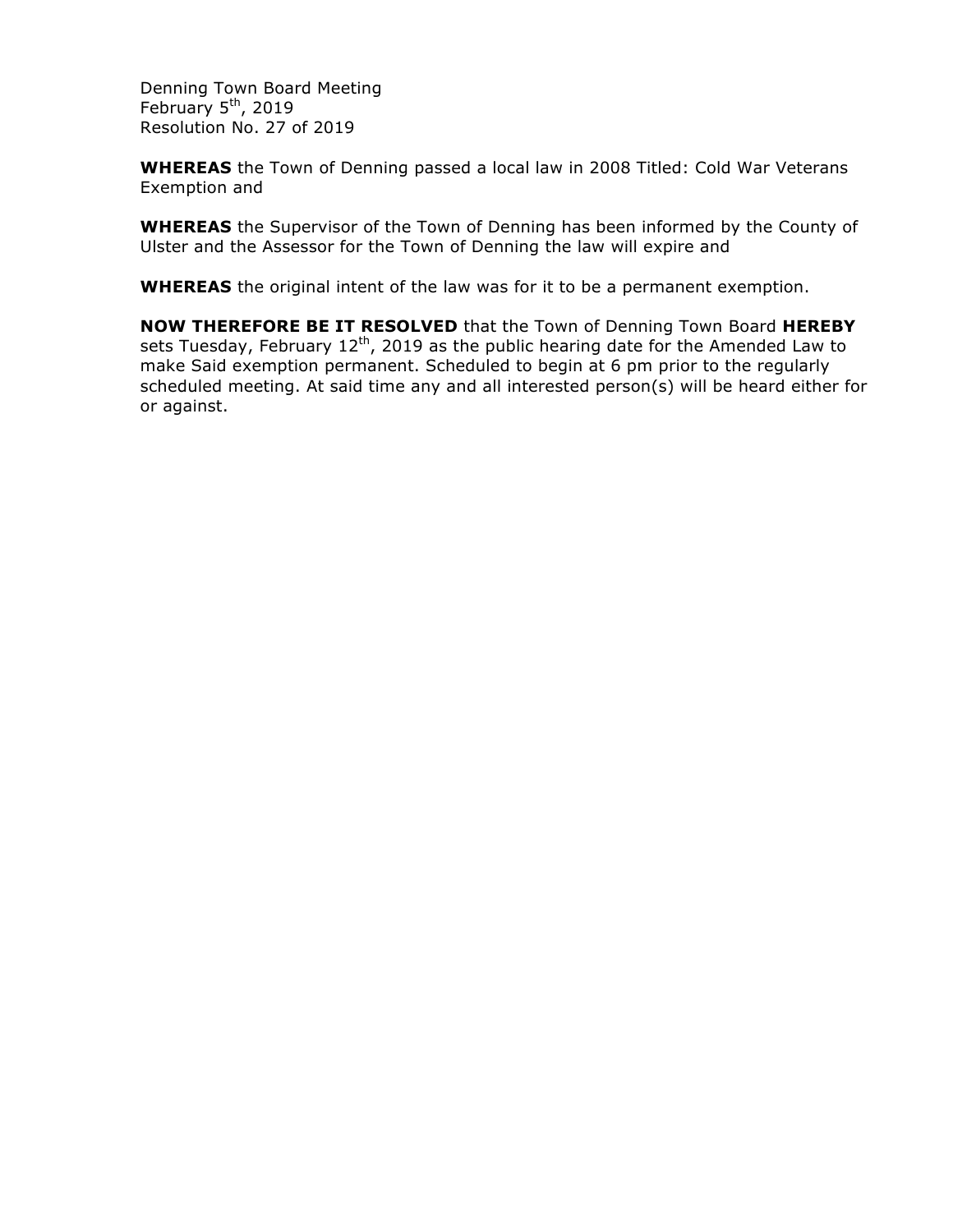Denning Town Board Meeting February  $5<sup>th</sup>$ , 2019 Resolution No. 28 of 2019

**WHEREAS** New York State Town Law §285-a authorizes the Town Supervisor to transfer funds between Highway Fund accounts upon the approval of a resolution by the Town Board, and

**WHEREAS** the 2018 Highway Fund for the Town of Denning is in need of budgetary transfers.

**NOW THEREFORE BE IT RESOLVED** that the Town of Denning Town Board **HEREBY** authorizes the Supervisor to transfer the following:

From:

Machinery Equipment DA5130.2 \$8,000.00 Machinery Contractual DA5130.4 \$15,000.00 Health Insurance DA9060.8 \$15,500.00

Funds to be Transferred To: Snow Removal Personal Services DA5142.1 \$12,500.00 Snow Removal Contractual Expense DA5142.4 \$25,500.00 Social Security DA9030.8 \$500.00